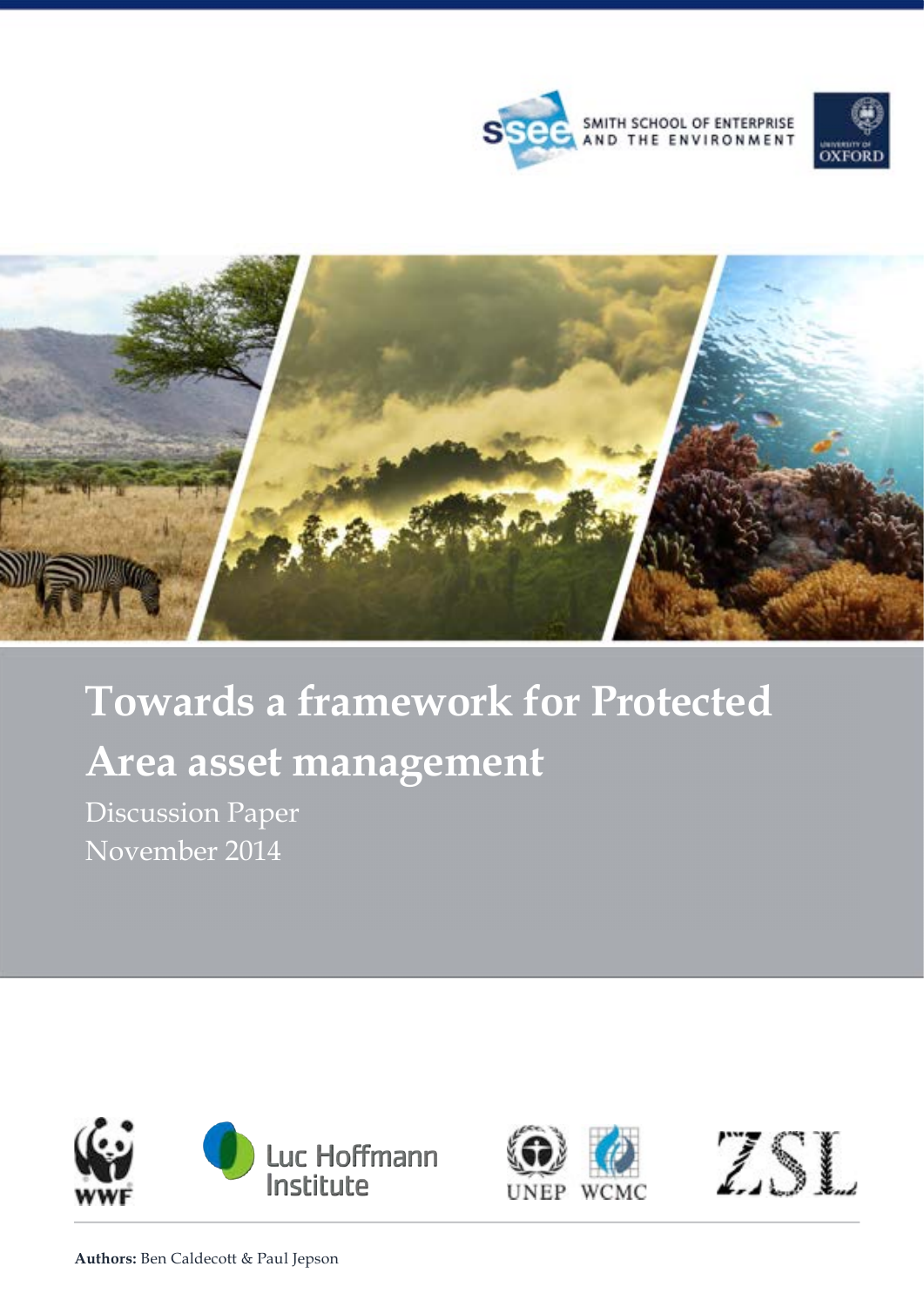

### About the Project for Protected Area Resilience

The Project for Protected Area Resilience (PPAR) is seeking to reinvigorate the discourse about protected area (PA) conservation by examining the value (broadly defined) PAs generate and how more value can be realised through new investment. The project is also concerned with how to safeguard PAs in light of current and emerging risks threatening their ability to generate value sustainably – in other words we want to avoid PAs becoming 'stranded assets'. The project is also looking at how to prioritise different types of PA funding and how to achieve the most impact with limited funds. The first phase of the project began in spring 2014 and will be completed in mid-2015, with subsequent phases beginning thereafter.

The project is led by Ben Caldecott and Paul Jepson at the University of Oxford. The project advisory board includes: André Abadie (Managing Director/Head of Global Environmental & Social Risk Management, J.P. Morgan), Professor Jonathan Baillie (Conservation Programmes Director, ZSL), Robin Bidwell (Chairman, Green Alliance), Glyn Davies (Director of Programmes, WWF-UK), Christian del Valle (Managing Partner, Althelia Ecosphere), Rupert Edwards (Senior Adviser, Forest Trends), Professor Marc Hockings (Program Director of Environmental Management, University of Queensland), Naomi Kingston (Head of Protected Area Programme, UNEP-WCMC), Kathy MacKinnon (World Commission on Protected Areas), Stephanie Maier (Head of Corporate Responsibility, Aviva Investors), Therese Niklasson (Head of ESG Research, Investec Asset Management), Sue Stolton (Director, Equilibrium Research), Joshua Tewksbury (Director, Luc Hoffmann Institute), Francis Vorhies (Director, Earthmind), and Sir Graham Wynne (former CEO, RSPB).

The project is supported by grants from WWF-UK, The Luc Hoffmann Institute, and The Woodchester Trust. UNEP-WCMC and ZSL are collaborating research partners.

### About the Authors

**Ben Caldecott** is a Programme Director at the University of Oxford's Smith School of Enterprise and the Environment, where he founded and directs the Stranded Assets Programme. He is concurrently an Adviser to The Prince of Wales's International Sustainability Unit.

**Paul Jepson** directs the University of Oxford's MSc in Biodiversity, Conservation, and Management and leads an interdisciplinary Conservation Governance Lab. He has a doctorate in protected area policy and previously worked for government and NGOs on protected area planning and management in the UK, Indonesia, and Indochina.

### Acknowledgements

The authors would like to thank, in addition to members of the advisory committee Susanne Schmitt, Richard Ladle, Ricardo Correia, Peter Long, Gordon Clark, Juliana Stropp, Marcello Gonclaves, Marcello Robin Freeman, Noelle Kumpul, Michael T'Sas-Rolfes, Ariel Gregory, and Natalie Page for valuable discusssions and inputs on the development of the asset framework. Work on the 'species cultraness index' is being conducted under a Brazilian National Council for Scientific and Technological Development CNPq-PVE Grant (No: 400325/201).

### Discussion Paper

This Discussion Paper is intended to stimulate discussion within the research community and among users of research. The views expressed in this paper represent those of the author(s) and do not necessarily represent those of the host institutions or funders.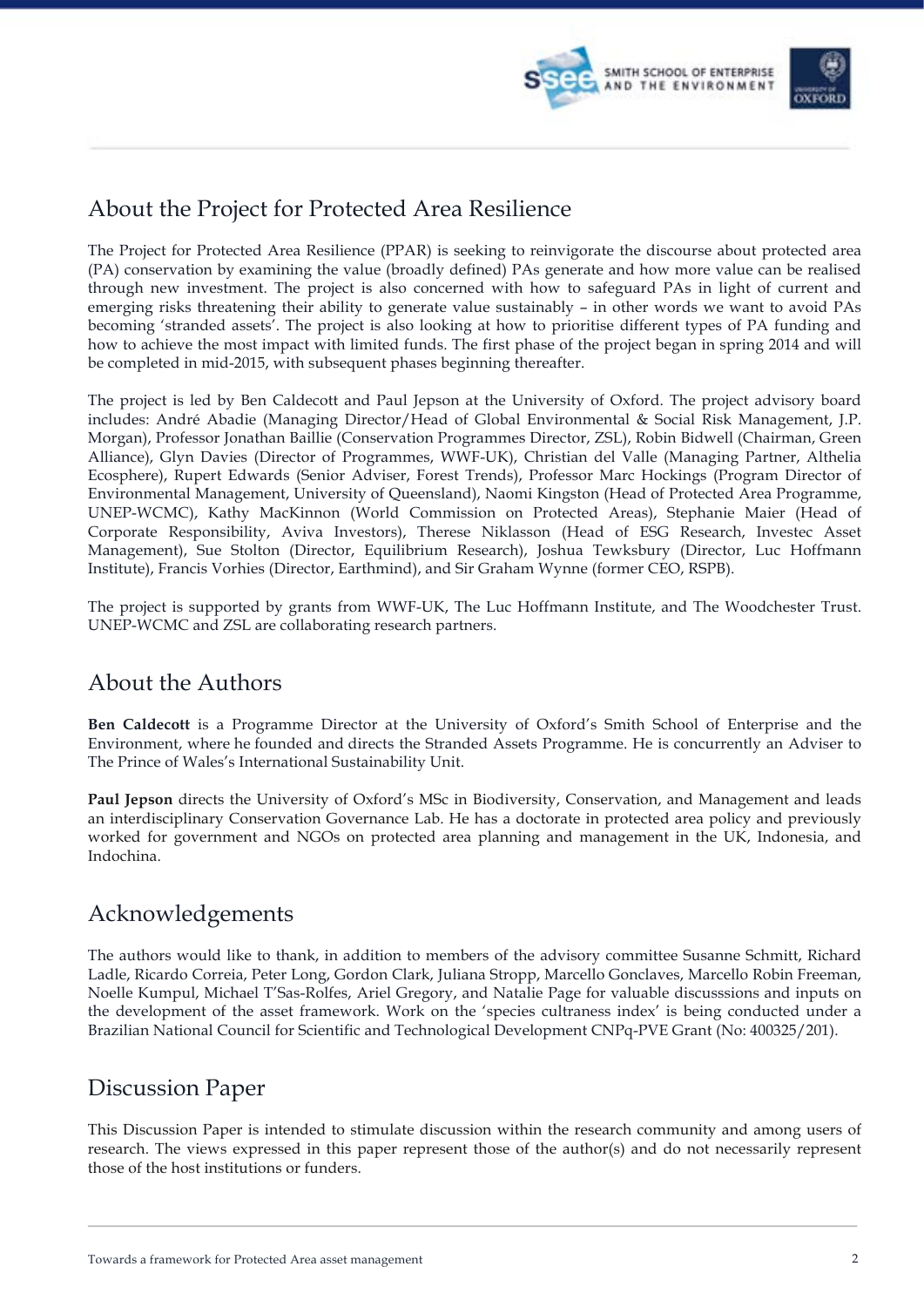

## University of Oxford Disclaimer

The Chancellor, Masters, and Scholars of the University of Oxford make no representations and provide no warranties in relation to any aspect of this publication, including regarding the advisability of investing in any particular company or investment fund or other vehicle. While we have obtained information believed to be reliable, neither the University, nor any of its employees, students, or appointees, shall be liable for any claims or losses of any nature in connection with information contained in this document, including but not limited to, lost profits or punitive or consequential damages.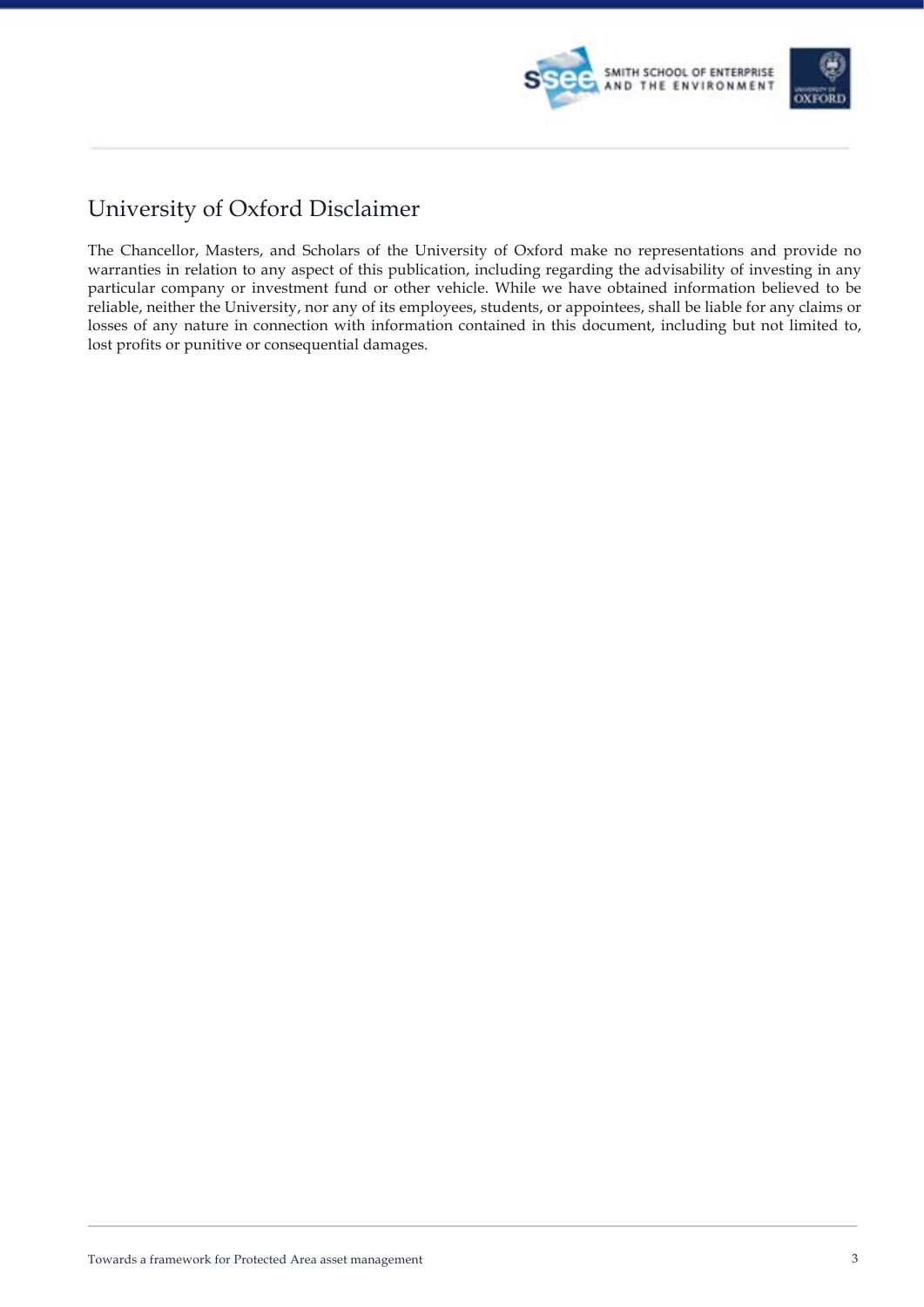



# **Table of Contents**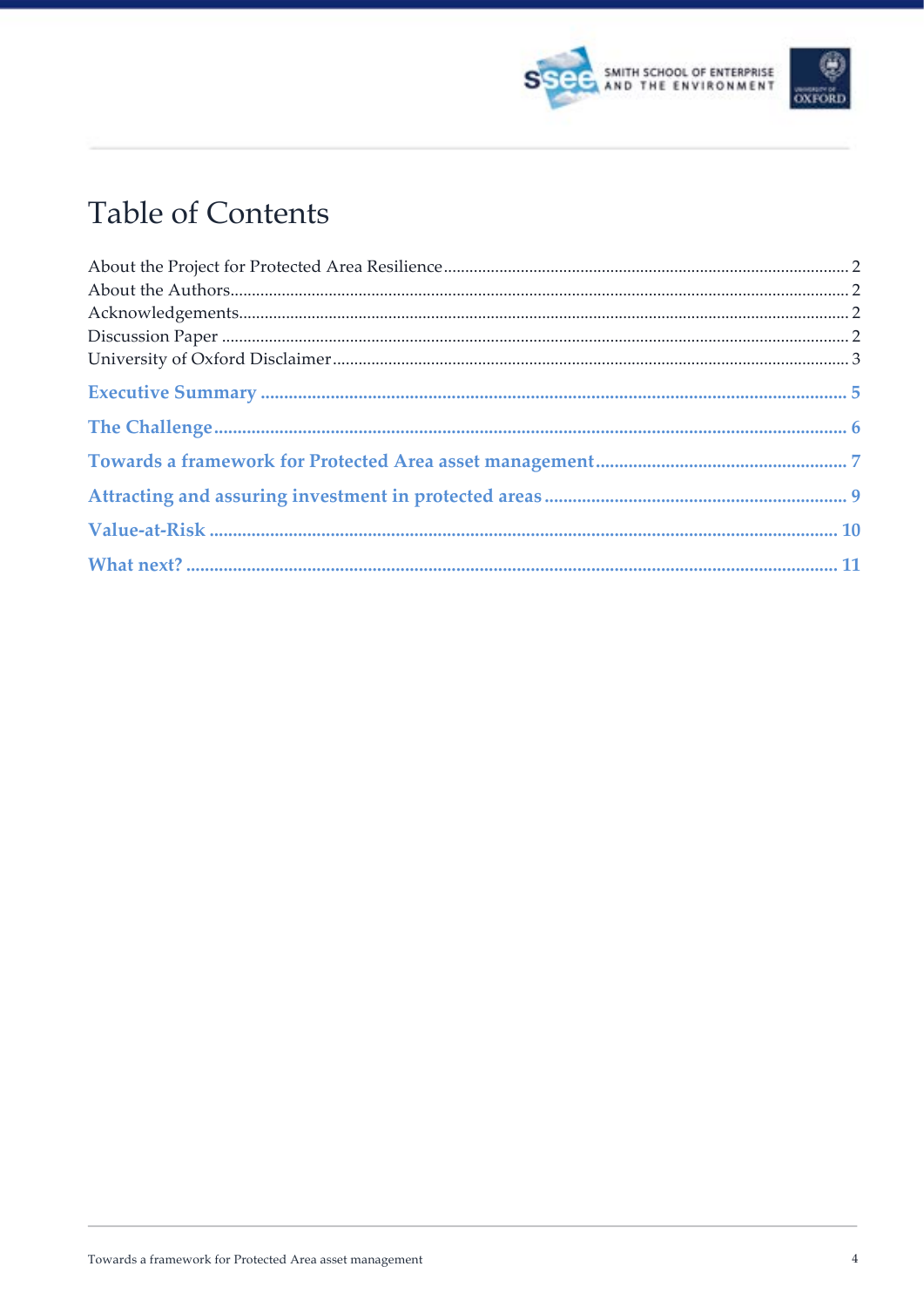

# Executive Summary

- This short discussion paper provides an update on the development of a new asset framework for protected areas (PAs), that involves five typologies, namely for investment, situated assets, forms of value, value capture, and risk factors. Our working typologies can be viewed here1 and we are actively seeking input and comment from interested parties.
- At the 2003 World Parks Congress, WWF CEO Claude Martin commented that PAs represent, 'the largest conscious land use change in history'. The total terrestrial land area with some form of protection tripled between 1985 and 2000 and a key goal of the 2014 World Parks Congress has been on how to meet Aichi Target 11 – that by 2020 effective conservation will cover 17% of terrestrial and 10% of marine areas.
- Competing claims for land resources are undermining PAs as a policy and cultural ideal. As a result they are becoming less resilient to threats. PA downgrading, downsizing, and degazettement (PADDD) has recently emerged as a topic of academic and policy concern<sup>2</sup>: the 'go/no-go<sup>'3</sup> question by extractive industries is another manifestation of this.
- In order to assure the future of PAs in increasingly risky and volatile contexts three things need to happen simultaneously: i) we need demonstrate the value generate by PAs in ways that are meaningful for citizens, politicians, and markets in a rapidly changing world; ii) we need to better understand the forms of value generated by PAs to enable enhanced risk management, and iii) we need to attract new investment into PAs from old and new funding sources.
- Our new asset framework responds to these needs. We present PAs as a spatial asset class created through a variety of different types of investment in a range of asset types. It is designed to formalise the relationship between investments in PAs and the diverse forms of value that accrue to nations, society, people, and economies. It restates and reveals values, many of which cannot be monetized, and by doing so could help to attract new investment into PAs by the groups that benefit from the values they generate.
- Our asset framework can guide and inspire work on the development of a new generation of PA metrics afforded by 'big data' and new computational techniques. These metrics are intended to support improved decision making - protected area asset management – that effectively values, maintains, operates, and defends PA assets; attracts and properly deploys the right mix of private, public, and philanthropic capital into PA assets; and also identifies assets that are under-performing or poorly utilised.

<sup>-</sup><sup>1</sup> See: http://research.ouce.ox.ac.uk/limesurvey/admin/admin.php?sid=73695

<sup>2</sup> Mascia, M. B. & Pailler, S. (2011). Protected area downgrading, downsizing, and degazettement (PADDD) and its conservation implications. Conservation Letters, 4(1), 9-20.

<sup>3</sup> See: e.g. http://www.iucn.org/?uNewsID=14376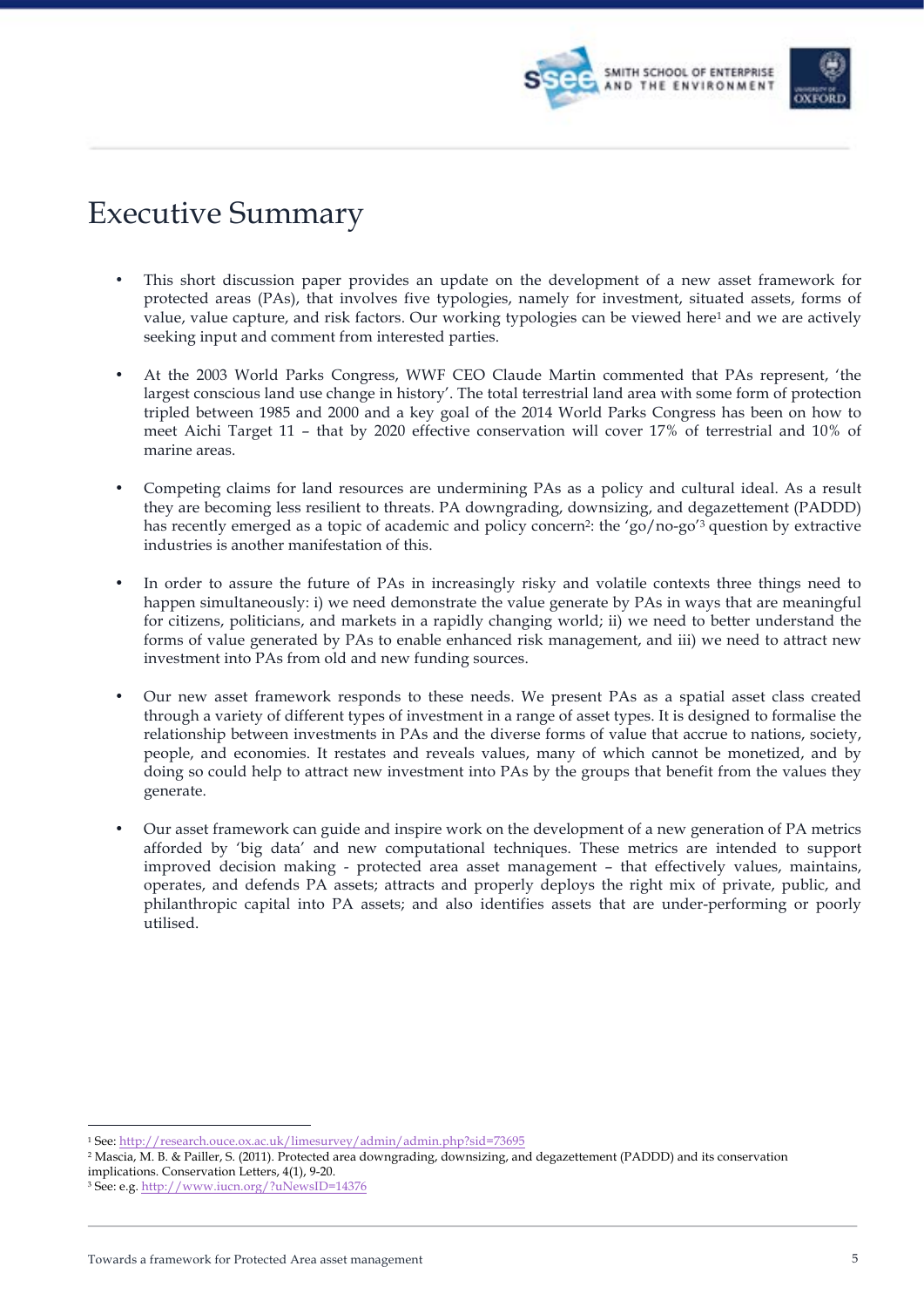

# The Challenge

The creation of Protected Areas (PAs) for conserving nature over the long term is one of the defining features of the 20th century: the total terrestrial land area with some form of protection rose from <2% in 1900 to 12.5% as of now4. PAs in their various forms have shaped culture and society and are a cornerstone of efforts to sustain the Earth's biodiversity and ecosystems.



*Figure 1: Waves of protected area policy*

PAs are at increasing risk on a number of fronts. A combination of population growth, competing claims for land resources, growing demands for natural resources, and the expansion of infrastructure has resulted in diminished political, policy, and public support for PAs. Increasingly PAs are seen as a luxury that struggling economies can ill afford and/or are in conflict with other policy priorities, such as economic development. This is at a time when many PAs are facing enhanced risks from climate change, invasive species, and managers are struggling to be effective in the face of significant funding shortfalls estimated at between \$1 billion and \$1.7 billion per year in developing countries<sup>5</sup>.

*"Framing protected areas as an asset class restates the case for them in a fresh and holistic way for decision makers and publics alike."*

 <sup>4</sup> Watson, J. E., Dudley, N., Segan, D. B. & Hockings, M. (2014). The performance and potential of protected areas. Nature, 515(7525), 67-73. <sup>5</sup> Bruner, A. G., Gullison, R. E. & Balmford, A. (2004). Financial costs and shortfalls of managing and expanding protected-area systems in developing countries. BioScience, 54(12), 1119-1126.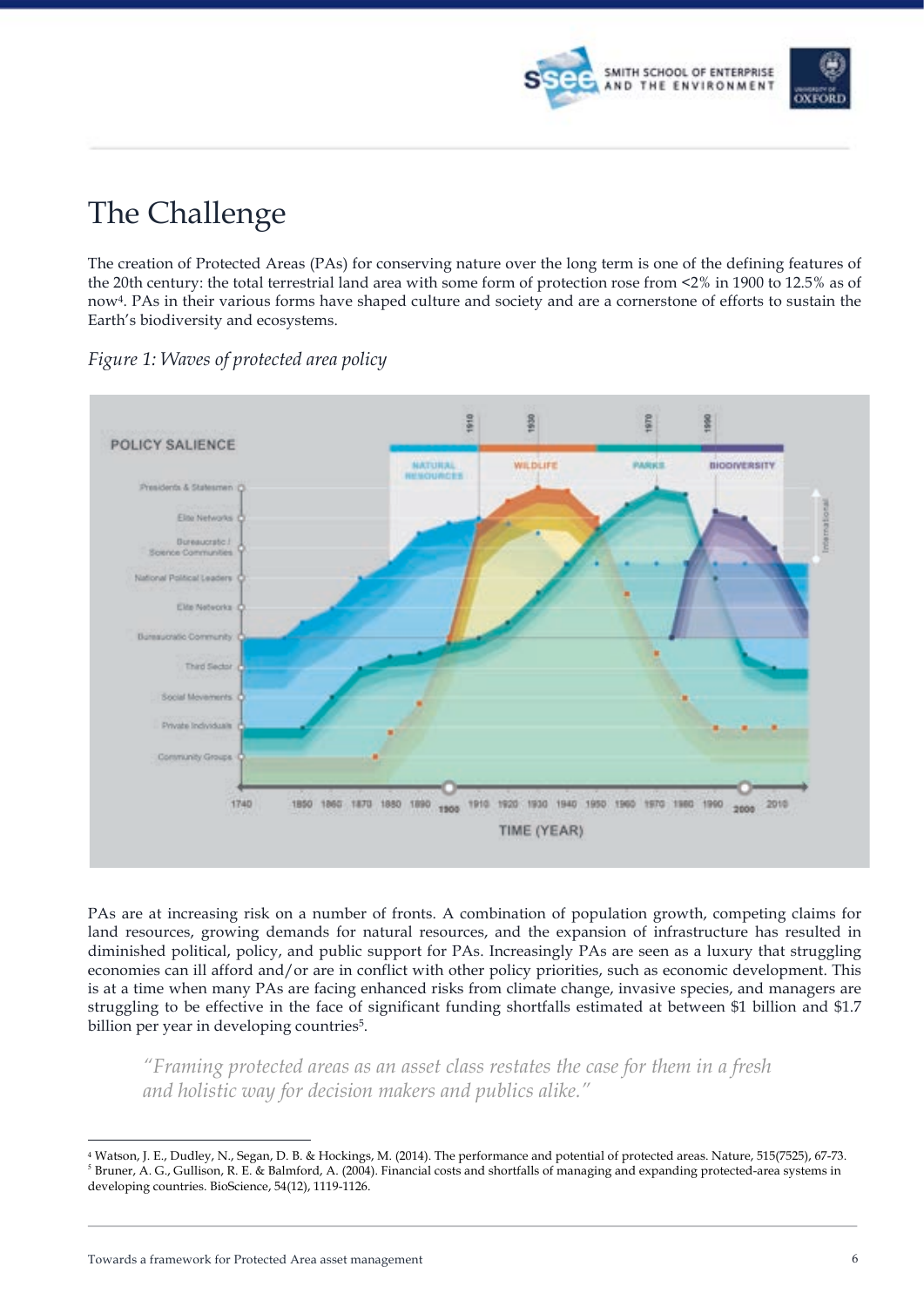

In some parts of the world such risks are acute and are resulting in moves to downgrade, downsize, or degazette protected areas (PADDD). The conservation community is struggling to know how to respond. For example, the legitimate request from the extractive sector and investment markets for clear guidance on which PAs should be 'no-go' exposes two difficult questions - who should decide and on what basis? Political and economic pressures on PAs are exacerbating old tensions within conservation policy between those who believe we need PAs to be flexible and accommodate new imperatives and those who argue that PAs have been hard fought for and should be inviolate - that if we give ground we could lose momentum and never regain the initiative. Such internal tensions compound the risk: we need a framework for PAs that generates unity of purpose within conservation and with other sectors acting to shape planetary futures.

In order to assure the future of PAs in increasingly risky and volatile contexts three things need to happen simultaneously:

- i) we need demonstrate the value generate by PAs in ways that are meaningful for citizens, politicians, and markets in a rapidly changing world;
- ii) we need to better understand the forms of value generated by PAs to enable enhanced risk management; and
- iii) we need to attract new investment into PAs from old and new funding sources.

The impetus for establishing PAs is centuries old. Motivations vary over time and place but all have been concerned with protecting and developing biophysical assets to generate forms of individual and societal value. PA histories identify four waves of PA policy – periods when PAs assumed policy salience across multiple domains of society (see Figure 1 above). The policy frames associated with each wave offer a rich source of insight for restating the case for PAs in 21st century terms. They also provide a reminder that the imperatives of international policy are mostly utility – natural resources, natural disaster mitigation, ecosystem services, livelihoods, and jobs. Contemporary PA discourse, metrics, and models reflect this. International policy just doesn't 'do' national beautification, our-door recreation, and wildlife conservation, or at least, in any meaningful way. Yet these are frames that are most rooted in society, that initiated the middle two waves, and that manifest in campaigns and other forms of reputational risk to politicians, business, and markets.

# Towards a framework for Protected Area asset management

Our asset framework captures and formalises the types of value generated by investments in PAs in different places over time. PAs are a spatial asset class created through investments in a range of asset types (see Figure 2 below). The 'package' of assets types embodied in a PA will differ between bioregion, country, and era of establishment.

The interaction of different assets types linked to a PA generates different combinations of value that accrue to, or can be captured by, different groups in society. Crucially key assets types and the forms of value they produce are co-produced by practices of the people engaging with PAs. For example the Slovenian Alpine club invested in trail infrastructure and maintaining cultural traditions during the Soviet era. Following independence from Yugoslavia, Mont Triglav became a powerful national icon and climbing the mountain a symbolic act of expressing Slovenian identity. Value in the form of unity and identity is immense, recognisable, but non-monetizable. Another famous example is the individual investments by early landscape photographers in capturing evocative, artistic images of the Yosemite valley, California. These cultural assets interacted with other forces to generate diverse forms of value over time: wilderness as part of an American cultural identity distinct from Europe, out-door recreation, and tourism economies. Apple have named their latest operating system 'Yosemite' illustrating the point that forms of value accrued from PAs are free cultural assets that can be captured by societal actors who were unimagined at the time of initial investment.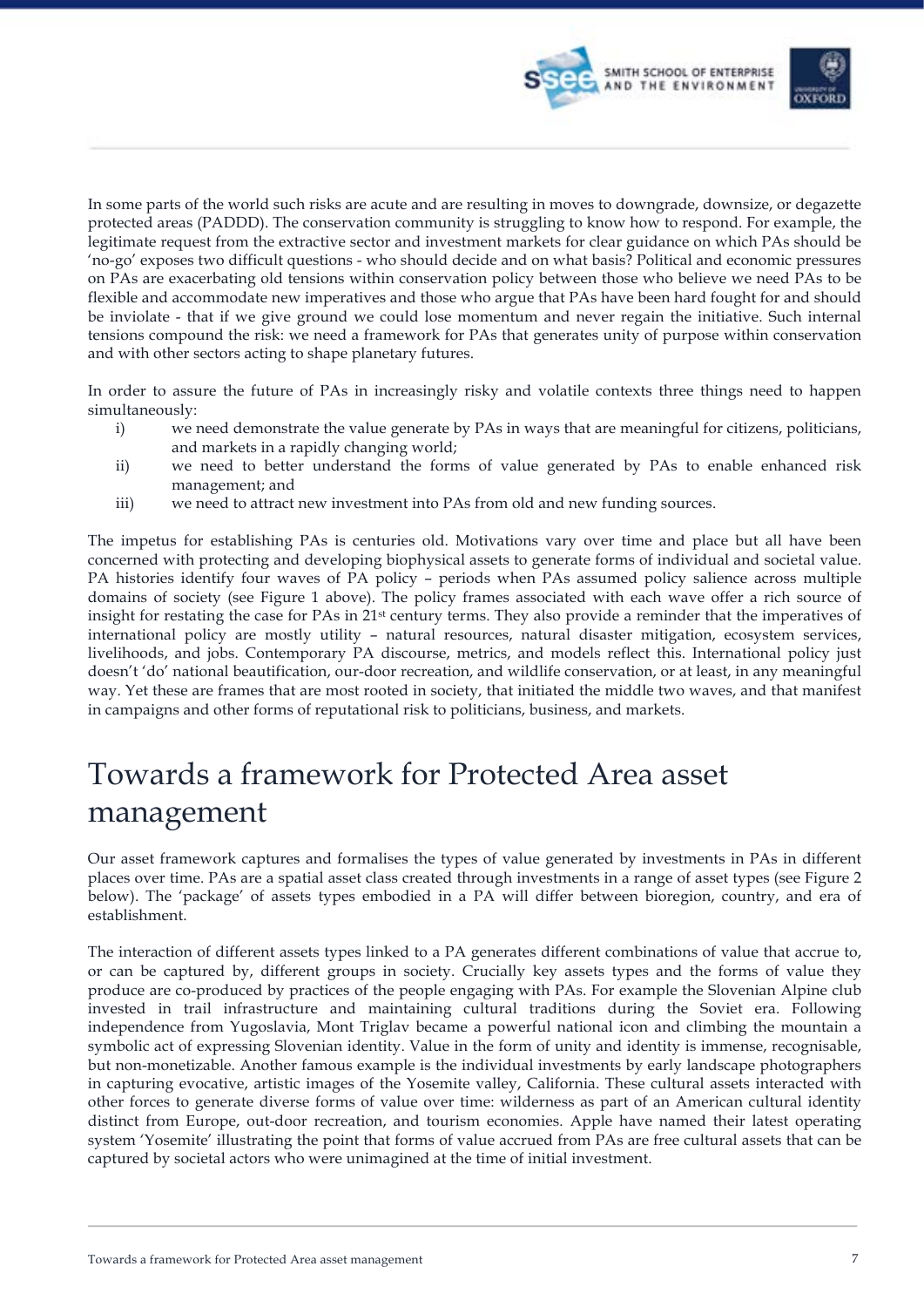

Since the early 1990s the dominant policy framing for PAs has been biodiversity conservation<sup>6</sup>. For many this is an end in itself: yet after more than 25 years the forms of value that biodiversity assets generate for people, economy, and ecosystems has yet to be articulated in a sufficiently compelling way. In our asset framework biodiversity is one type of bio-physical asset. By foregrounding other forms of biophysical assets our framework represents a more holistic and comprehensive summary of the forms of value captured by four key inter-locking domains of society: i) nations and polity – the process and conventions through which society is organised; ii) economy and enterprise – the production and supply of goods and services that generate money and jobs, iii) organisations – the groups with a particular purpose that do things, and, perhaps most importantly, iv) citizens – inhabitants of a nation who aspire to quality lives.

### *Figure 2: Protected Area Assets*



The list of values that each of these domain captures, or could capture, from PAs is large, diverse, and significant and accrues over long-time scales. Importantly, our proposed framework restates the value PAs generate for urban citizens and for nations and regions. These were explicit in the 'wildlife' and 'parks' waves of protected area policy (see Figure 1) but are overshadowed in contemporary biodiversity and ecosystem services discourse.

Our framework strengthens accountability in the international protected area regime. This is because it makes explicit the relationship between PA investments, the forms of value they generate, and who or what captures this value (see Figure 3). This will help assure that organisations advocating and managing PAs are doing this for the wider public good. Different PAs and the 'package' of assets they embody will generate different sets of value that accrue to different domains in society. Once formalised our framework will create the capacity for politicians and publics to ask two key questions: First, are PAs (as a single site or a network) assets/investments optimal in terms of their spatial location, investment profile, and the forms of value they generate over time? Second, what forms of value generated by PAs are at risk from which threats and are they performing as well as they should in terms of value generation?

 <sup>6</sup> Haila, Y. & Kouki, J. (1994). The phenomenon of biodiversity in conservation biology. Annales Zoologici Fennici Vol. 31, pp. 5-18.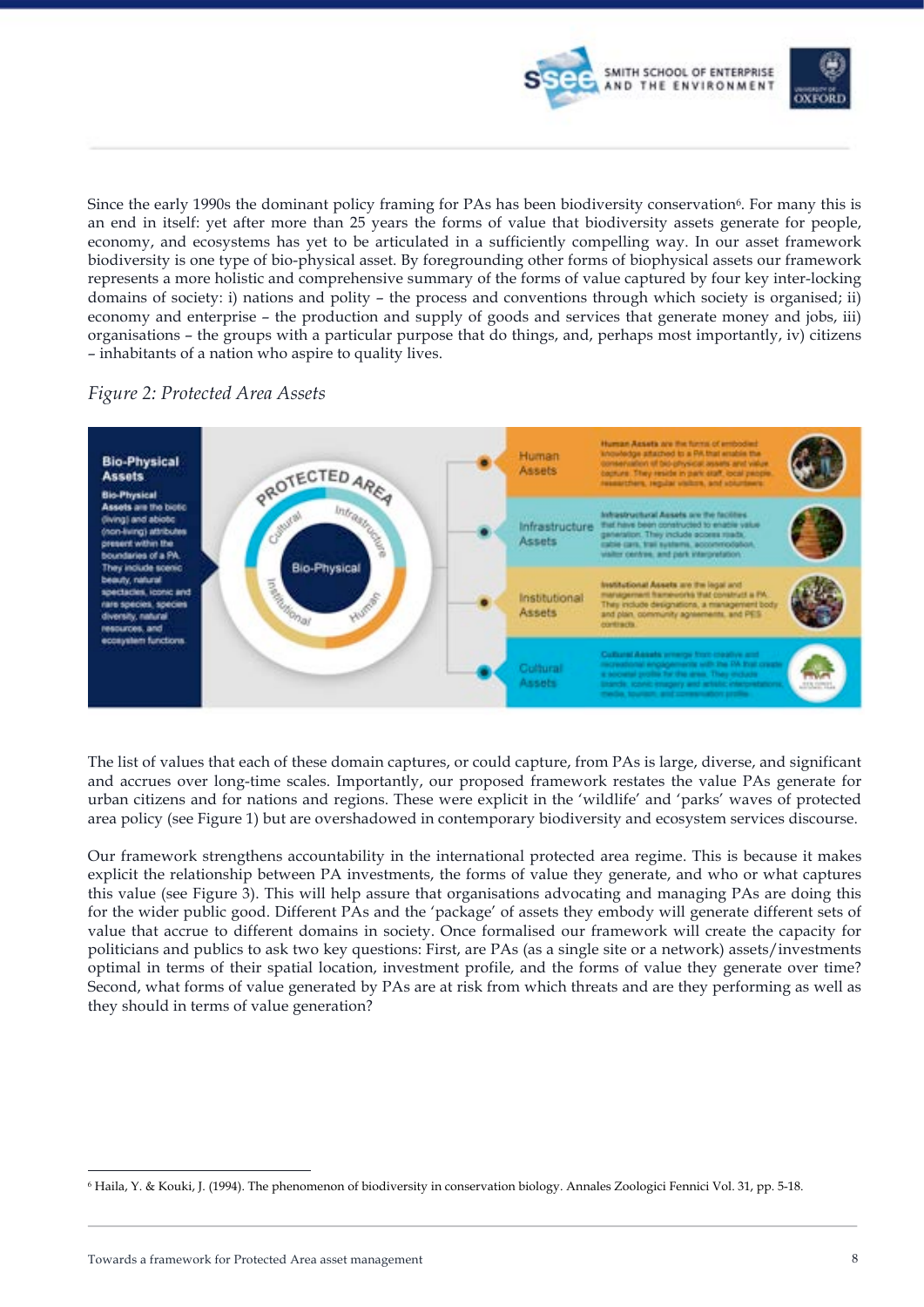

# OXEORE

### *Figure 3: Value creation*



# Attracting and assuring investment in protected areas

By revealing the range of value generated by PAs our framework has the potential to attract a wider array of investments, from old, current, and new sources. Traditional sources of operational and capital funding, particularly from governments and conservation organisations, have been insufficient to assure PA assets and are unlikely to increase at the scale or pace required going forward. Revealing the forms of value that accrue to different domains of society reinvigorates the case for investment to a broad range of actors. For instance, outdoor recreation and natural beatification represent a sound and cost-effective investment for municipalities concerned with improving public health and well-being and attracting knowledge–based industries. The values of artistic and intellectual expression that accrue from PAs offer long-term returns for philanthropic funders interested in the arts and science, and the values PAs generate in terms of identity and rural-economic flows accrue as enhanced societal unity, tolerance, vision, and flexibility – i.e. societal resilience – that is of interest to governments and universal asset owners (for example, large pension funds).

*"revealing the range of value generated by PAs…has the potential to attract a wider array of investments, from old, current, and new sources."*

Through the development of an asset framework we are identifying and specifying types of investment that can develop and assure types of PA asset and which contribute to dynamic value creation in the long term (see Figure 4 below). Articulating a case for broader investment in PA is one side of the coin. The other is assuring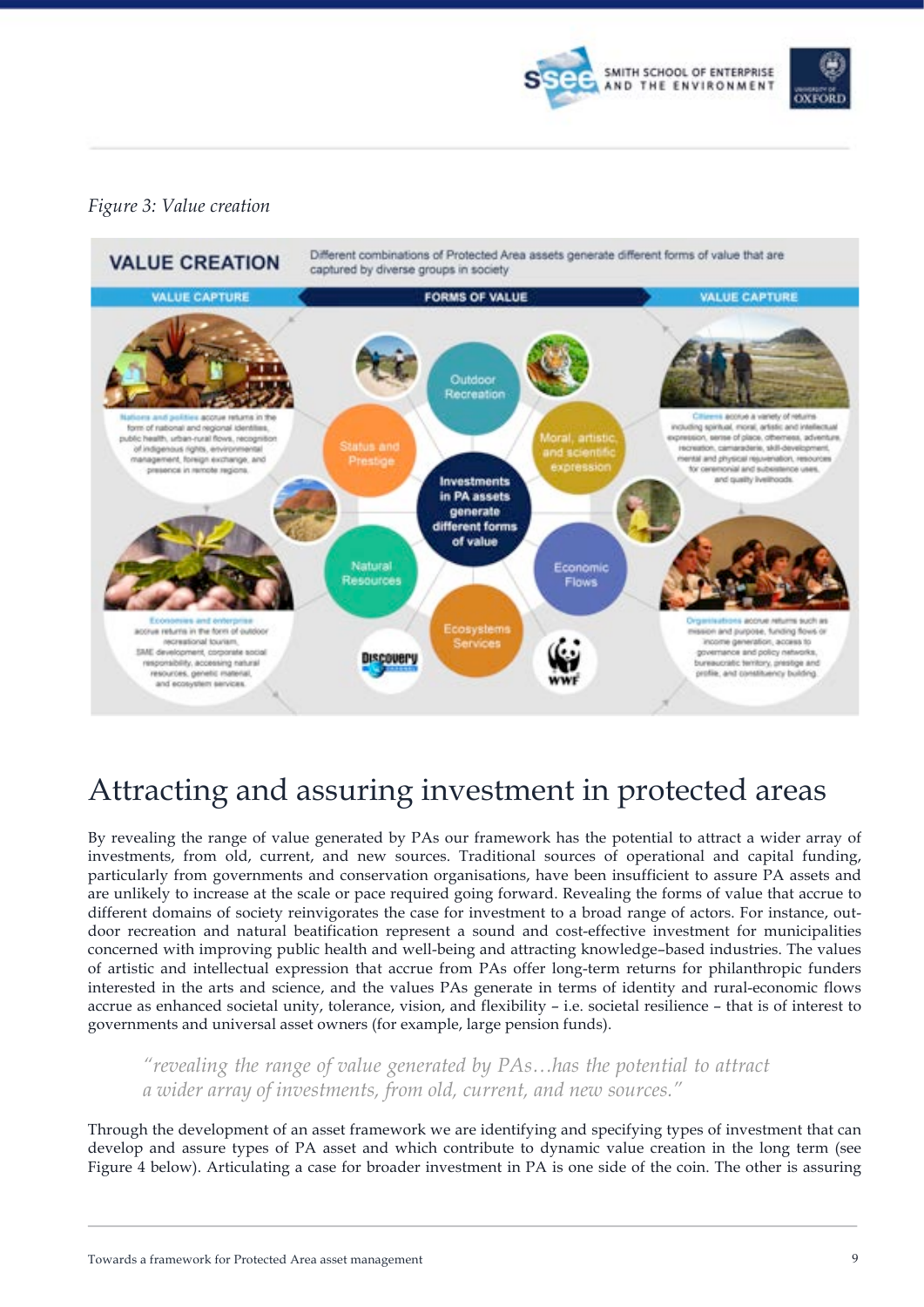

and reporting on the performance of such investment. By creating a model that formalises the asset-value-riskinvestment relationship our asset framework supports and interacts with new work on PA verification standards and markets, specifically the VCA registry<sup>7</sup> and the IUCN Green list of Protected Areas.

*Figure 4: Investments in protected areas*



# Value-at-Risk

Protected areas are coming under increasing pressure due to a number of threats, and these risk factors are impairing their ability to create value (see Figure 5 below). Contemporary policy discourse focuses on threats to PAs arising from climate change, poaching, unsustainable exploitation, encroachment, fragmentation, breached ecological thresholds and so-forth. Our framework extends this focus by revealing the importance of institutional, infrastructural, cultural, and human assets in protected area value generation. Risks to these include changes in land designation, regulatory change, jurisdictional tensions between ministries (e.g. mining and forestry), conflict between communities and authorities, shifts in visitor preferences, changing brand value, declining budgets and morale, corruption, and excessive rent-seeking.

Further our framework posits that forms of engagement with PAs are integral to value creation and that this can also be at risk. Examples would be commercial and policy barriers constraining recreational access, bureaucratic

 <sup>7</sup> Verified Conservation Areas, see: http://v-c-a.org/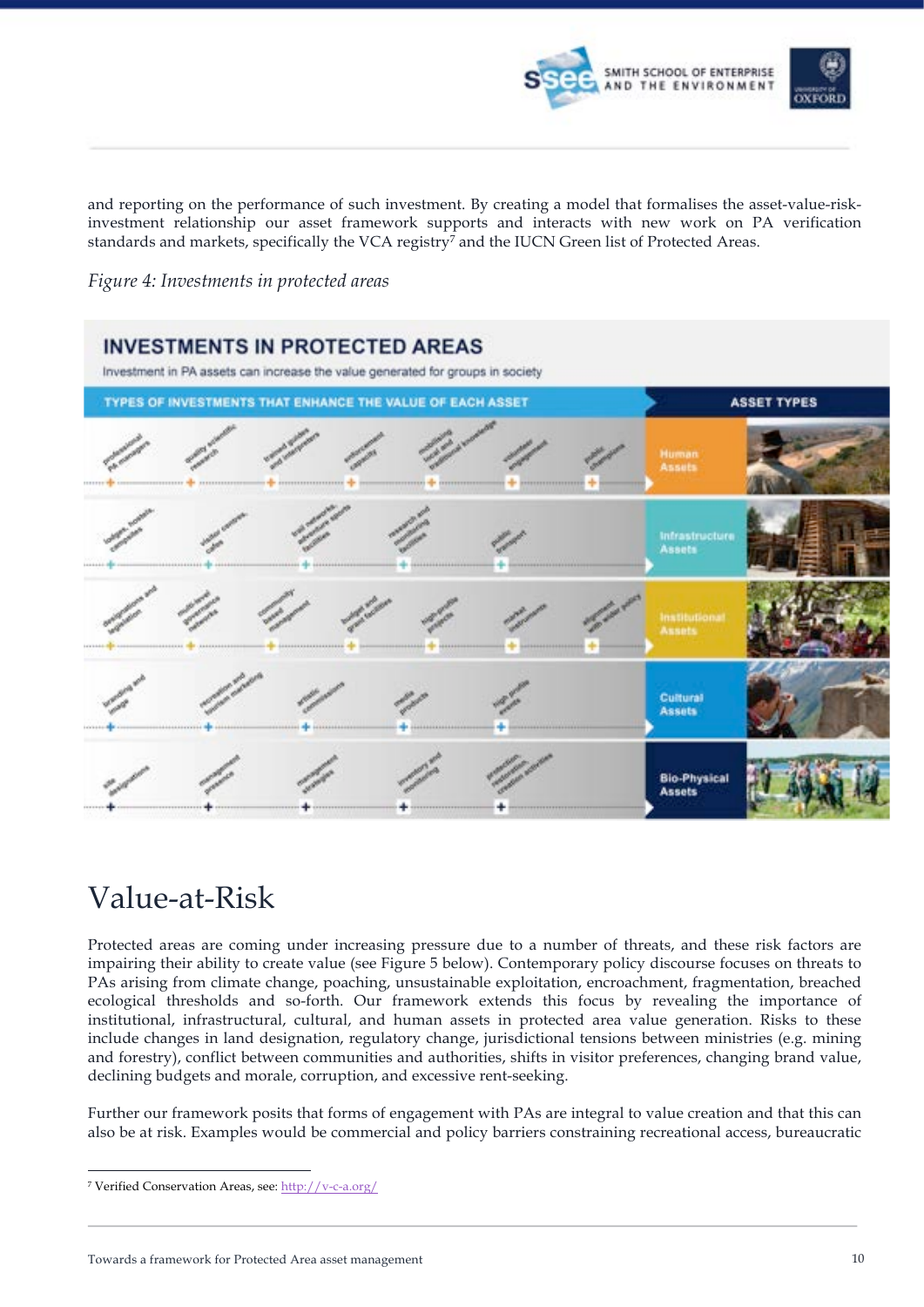

and funding barriers to scientific research, and to cite a very current example in Kenya, perceptions of health or other risks that undermine tourism. This broader and more holistic conception of value supports the development of a new generation of tools and procedures to identify, forecast, and manage risks to PA assets and investments.

*Figure 5: Value-at-Risk and risk management options* 



# What next?

Our typology of assets, values, and risks (each with two sub-category levels) is being completed. To complete the framework design we will be adding and consulting on a typology of who (or what) captures value and mapping networks links between the components. The next step is to test the utility of the framework through four inter-linked processes: i) presenting the framework for review, critique, and adoption by protected area policy communities; ii) conducting network analysis to model links between the typology architecture so as to model PA resilience and return on investment pathways; iii) developing next generation metrics for the forms of value in our framework that are not yet quantified and that can be translated into spatial and site specific decision-support tools; and iv) developing new research around the novel applied questions application of the research inspires.

*"By identifying and weighting links between nodes we can model the resilience of a PA, its value generation profile, and potential returns on investment based on network properties."*

A full-scale developmental test of the framework is already underway in Brazil under a Brazilian National Council for Scientific and Technological Development CNPq-PVE Grant (No: 400325/201) involving a partnership between the University of Oxford and the Federal University of Alagoas, Maceio. Brazil is an ideal country to test and develop our framework as a decision support tool. This is because Brazil has rich and varied biophysical assets, an extensive protected area system, but a growing population and large economy are leading for calls for PADDD particular at lower administrative levels. However, Brazil is also investing strategically in its science capacity and has the most complete and accessible social, economic, and ecological data sources of any mega-diverse country.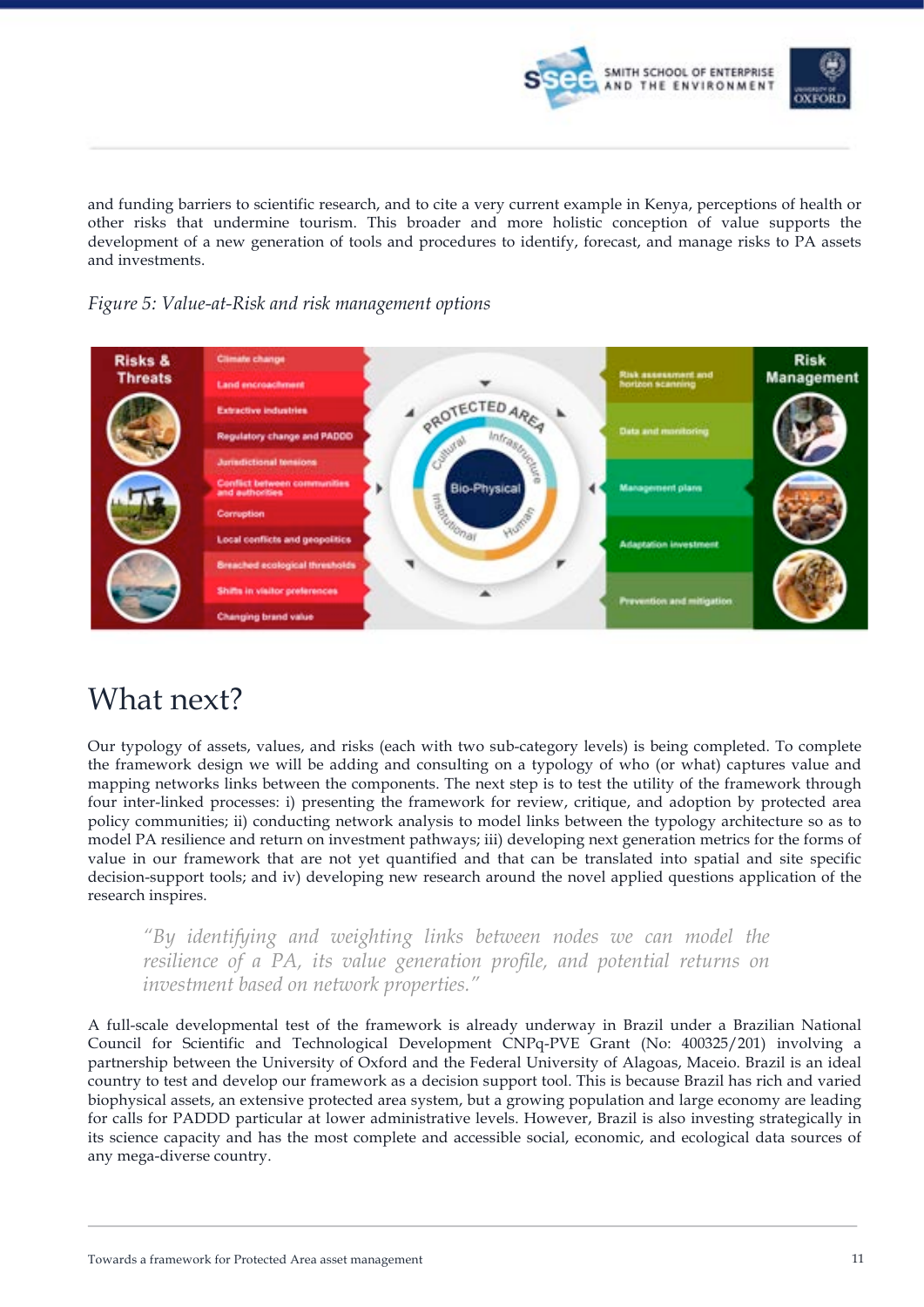

Our asset framework involves five typologies, namely investment, situated assets, forms of value, value capture, and risks. These represent clusters of nodes in a network. By identifying and weighting links between nodes we can model the resilience of a PA, its value generation profile, and potential returns on investment based on network properties. We are preparing to do this for a set of case study PAs in Brazil and elsewhere. The aim (and hope) is that we will identify a set of key PA asset network characteristics that can be readily assessed and converted into an open access tool – that can be used by PA managers, advocates, and potential investors.

### *Figure 6: An experimental PA decision support overlay*



Conservationists have long known that quantification is required if they are to engage effectively with development interests. So called 'intangible' forms of value accrued from PAs may have lost traction in decision making because of difficulties in their metricization. Until recently available technology, standards, and data have afforded a relatively narrow set of PA planning and assessment tools. For instance the widely used Marxan protected area planning software operationalises systematic conservation planning principles that were first introduced at the 1972 World Parks Congress and that emphasise the species (or phylogeny) as the unit of analysis. The advent of 'big data' and new computational and information engineering techniques creates the opportunity and imperative to develop a new generation of PA merics – metrics that will make visible the suite of assets embodied in PAs and the forms of value they generate across society and scale.

A prototype of one such metric is shown in Figure 6 above. This is a heat map of species culturalness – the distribution of species with cultural profile by virtue of their 'iconicness' and/or familiarity. Such species generate value in the form of moral and artistic expression, brands, and emblems and as visitor attractions at protected areas. It seems obvious that PAs policy should include conservation of these natural assets in their planning and this is now becoming possible.